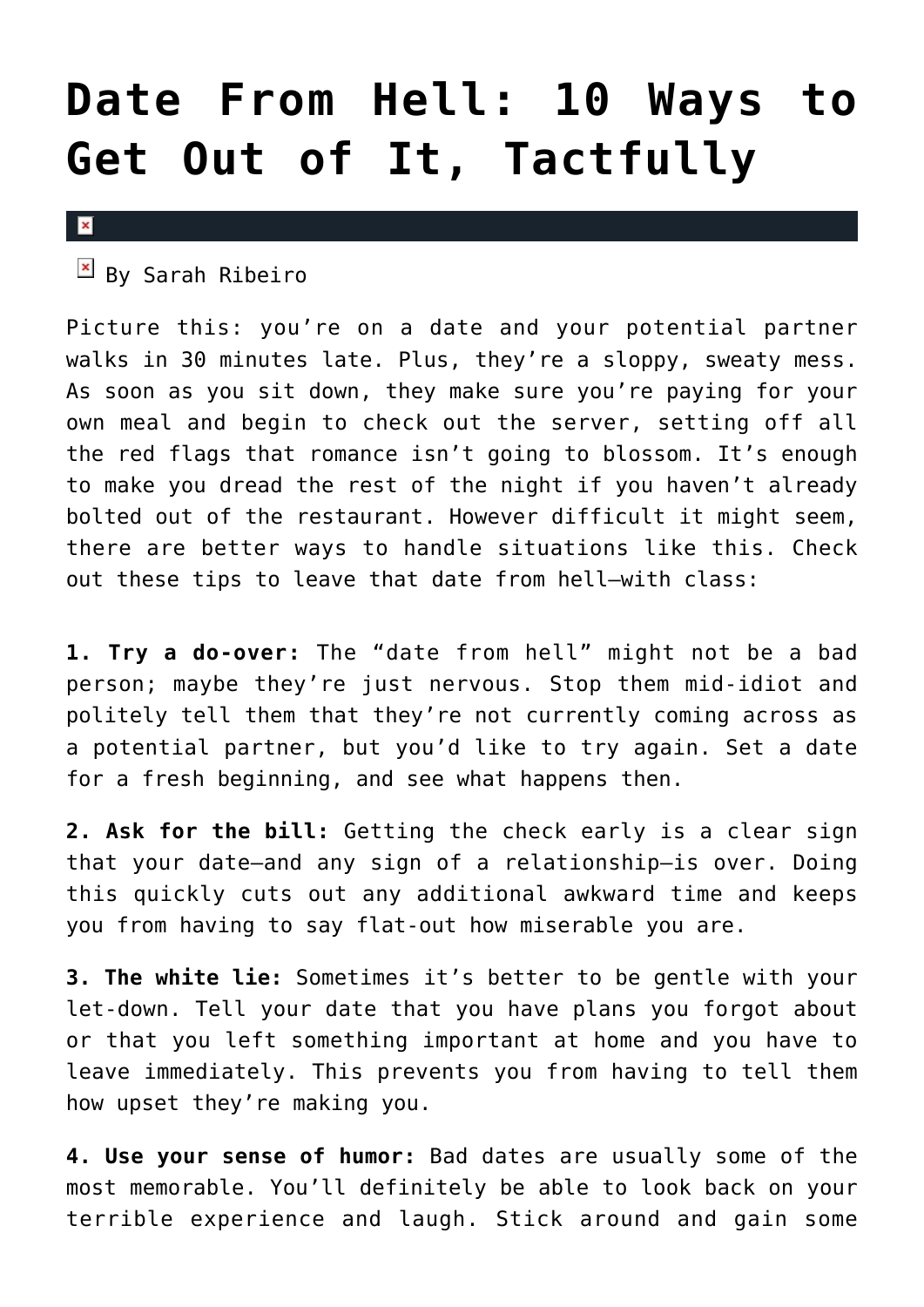material for funny storytelling with your friends and future significant others.

**5. Be open-minded:** Your date might have underlying issues that are impeding the success of your night. Try to understand why they're acting the way they are, and you'll be able to see them in a better light.

**Related:** [When Dates Go Bad: 5 Ways to Find the Funny in](http://cupidspulse.com/when-dates-go-bad-tips-enjoy-bad-dates/) [Dating](http://cupidspulse.com/when-dates-go-bad-tips-enjoy-bad-dates/) 

**6. Ask for a change of scenery:** Maybe part of the problem is that neither of you are comfortable in your location. Hating the loud, crowded bar filled with singles? Switch to a quiet, intimate couple's café–your new environment might bring a new attitude.

**7. Call for back-up:** If you're concerned that a date you've planned is going to get awkward, make arrangements beforehand. Prior to your date, ask a friend to call you halfway through the night. If things aren't going well, use your acting skills and tell your date there's been an emergency that you have to tend to immediately.

**8. Enjoy yourself:** Try to have a good time outside the date. There's sure to be something you can enjoy, even if it's not the person with you. Appreciate your meal or your surroundings and stay optimistic by entertaining yourself.

**Related:** [Top 10 Sayings That Can Destroy Your Love Life](http://cupidspulse.com/top-10-sayings-destroy-love-life-before-begins/) [Before It Begins](http://cupidspulse.com/top-10-sayings-destroy-love-life-before-begins/) 

**9. Take care of yourself:** Of course, if your date is being insulting, aggressive or threatening, you never need an excuse. Get up, leave and don't look back.

**10. Be honest:** Tell him kindly that you're not interested. If they're being such a painful date, chances are they're not interested either. It will save you both the trouble if you